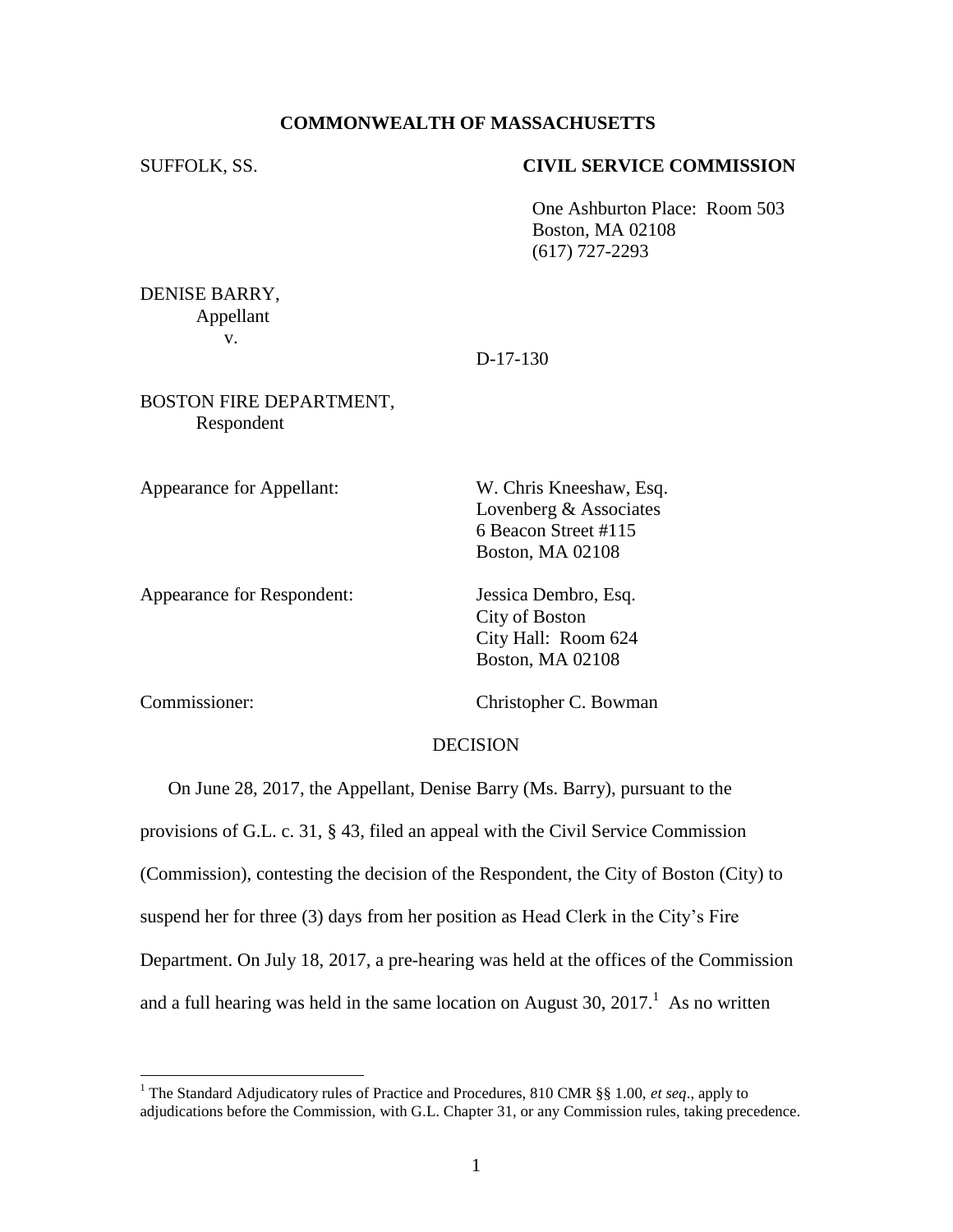notice was received from either party, the hearing was declared private. A CD was made of the hearing. $2$ 

# **FINDINGS OF FACT:**

Fourteen (14) Exhibits were entered into evidence. Based upon these exhibits,

stipulated facts, and the testimony of:

# *Called by the Boston Fire Department:*

- C.K., Property Manager at housing complex in Charlestown, MA;
- Andrea Hennelly, Director of Human Resources, Boston Fire Department;

## *Called by Ms. Barry:*

- **L.D., Senior Administrative Assistant, Boston Fire Department;**
- Denise Barry, Appellant;

and taking administrative notice of all matters filed in the case, pertinent statutes,

regulations, policies, stipulations and reasonable inferences from the credible evidence, a

preponderance of the evidence establishes the following:

- 1. The National Fire Incident Reporting System (NFIRS) is a reporting standard that fire departments use to uniformly report on the full range of their activities, from fire to Emergency Medical Services (EMS) to equipment involved in the response. (Administrative Notice: [www.usfa.fema.gov/data/nfirs\)](http://www.usfa.fema.gov/data/nfirs)
- 2. In the Boston Fire Department (BFD), individuals, including City employees and member of the public, seeking to obtain an "NFIR Report" from the NFIRS must contact L.D., the Senior Administrative Assistant for the BFD. (Testimony of L.D.)

<sup>&</sup>lt;sup>2</sup> If there is a judicial appeal of this decision, the plaintiff becomes obligated to use the copy of the CD provided to the parties to supply the court with the written transcript of the hearing to the extent that he/she wishes to challenge the decision as unsupported by the substantial evidence, arbitrary and capricious, or an abuse of discretion.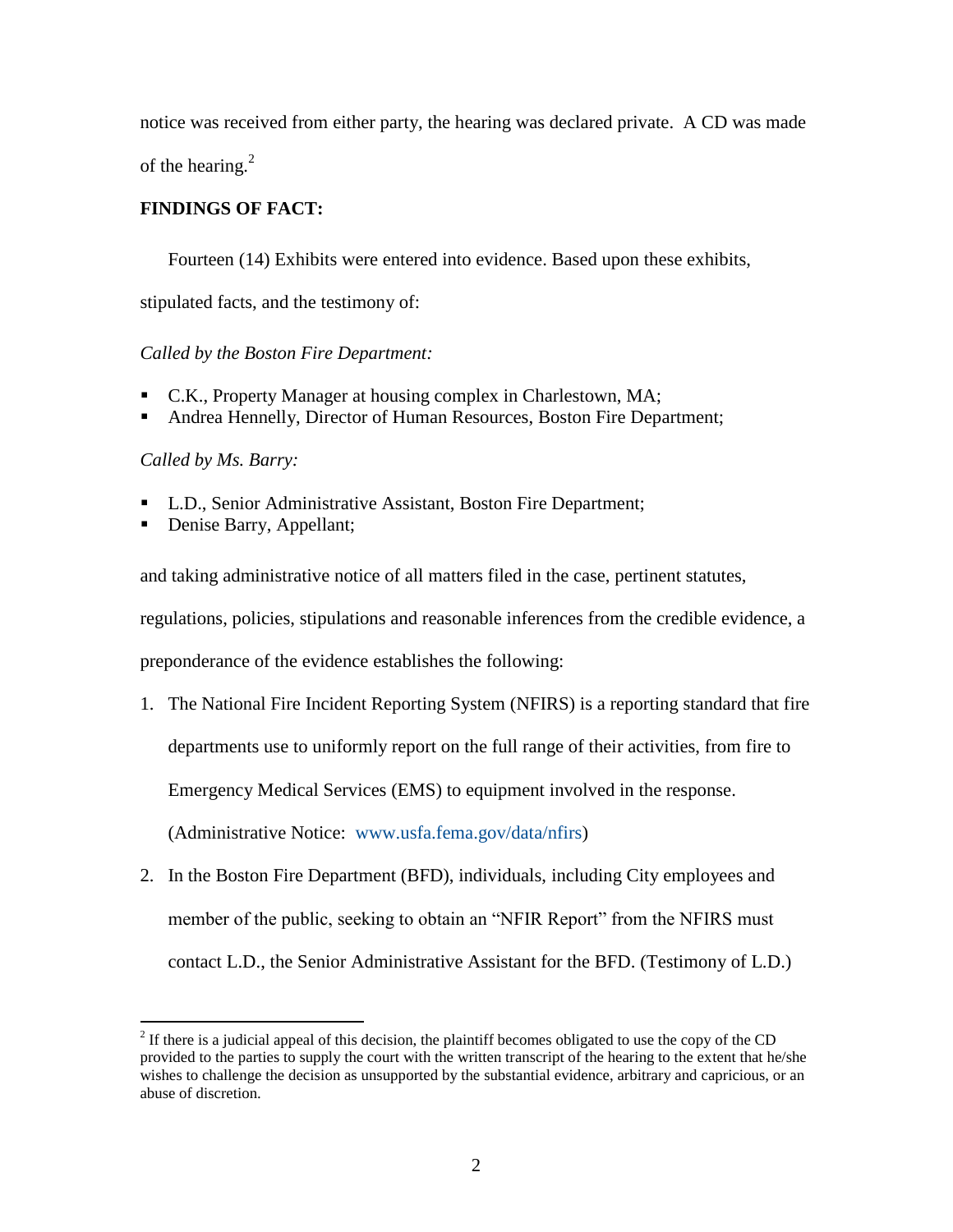- 3. L.D. receives hundreds of such requests on an annual basis. She estimates that approximately thirty (30) of those requests come from City employees using a City email account. L.D. does not know and does not ask whether the request from City employees is for personal or work-related reasons. (Testimony of L.D.)
- 4. Until the underlying events regarding the instant appeal occurred, L.D. had never been instructed to redact information from these reports, including the names of individuals, unless the person listed on the report was a minor. (Testimony of L.D.)
- 5. When a member of the public made a request for an NFIR Report (e.g. 100 Main Street), L.D.'s practice was to provide the citizen with any reports related specifically to that address. In most cases, if no reports were available for that specific address, the member of the public would typically identify other nearby addresses (e.g. 101 Main Street) and ask for any reports regarding these nearby addresses. (Testimony of L.D.)
- 6. If the person requesting the information was a City employee, L.D.'s practice was to automatically provide reports for any nearby addresses if no report existed for the specific address requested, without the City employee having to request this information. (Testimony of L.D.)
- 7. The City's Information Technology Resource Use Policy (IT Policy) states in part:

"Personal Use: Information Technology Resources are provided solely for the conduct of City business. However, the City realizes and is aware of the large role technology (especially the Internet and email) plays in the daily lives of individuals. In this context, the City acknowledges that a limited amount of personal use of Information Technology Resources is acceptable. This use must not interfere with the user's job responsibilities; it cannot involve any activities expressly prohibited by this or any other City policy; and it should be limited to designated break periods and/or the user's lunch break." (emphasis in original) (Exhibit 8)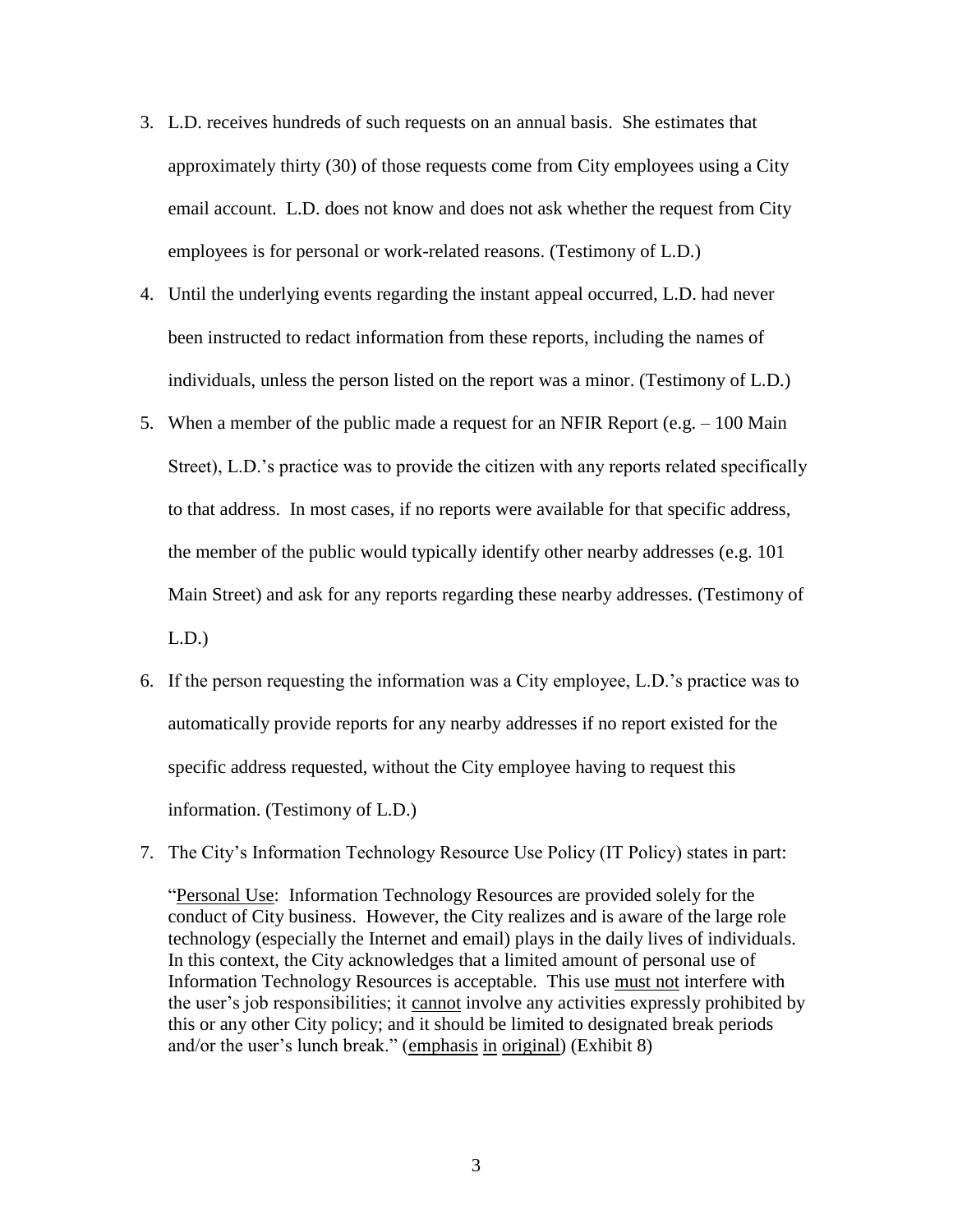8. The City's IT Policy also states in part:

"Unacceptable Use: Unless such use is reasonably related to a user's job, it is unacceptable for any person to use Information Technology Resources for: … 3.2.3. the transmission of *confidential* information to unauthorized recipients." (*emphasis added*) (Exhibit 8)

9. Among the documents exempt from the public records law in Massachusetts are:

"personnel and medical files or information; also any other materials or data relating to a specifically name individual, the disclosure of which may constitute an unwarranted invasion of personal privacy." G.L. c. 4, § 7, clause Twenty-sixth, sub section (c).

10. The "Guide to the Massachusetts Public Records Law", published by the Secretary of

State, states in part:

"The second clause of the privacy exemption applies to requests for records that implicate privacy interests. Its application is limited to 'intimate details of a highly personal nature.' Examples of 'intimate details of a highly personal nature' include marital status, paternity, substance abuse, government assistance, family disputes and reputation." (emphasis added) (Exhibit 7)

11. Ms. Barry has been employed by the BFD for approximately twenty-one (21) years

and has been a Head Clerk since 1998. (Testimony of Ms. Barry) As a head clerk,

she tracks the training requirements of BFD employees. (Testimony of Ms. Barry)

12. She recently received a one (1)-day suspension for referring to a BFD Deputy

Commissioner as an "asshole". (Exhibit 12) Prior to that incident, she had no

discipline. (Testimony of Ms. Barry)

13. In the past, Ms. Barry has requested NFIR reports at the request of her relatives.

(Testimony of Ms. Barry)

14. Ms. Barry has lived in an apartment complex in Charlestown, MA for eight (8) years. (Testimony of Ms. Barry)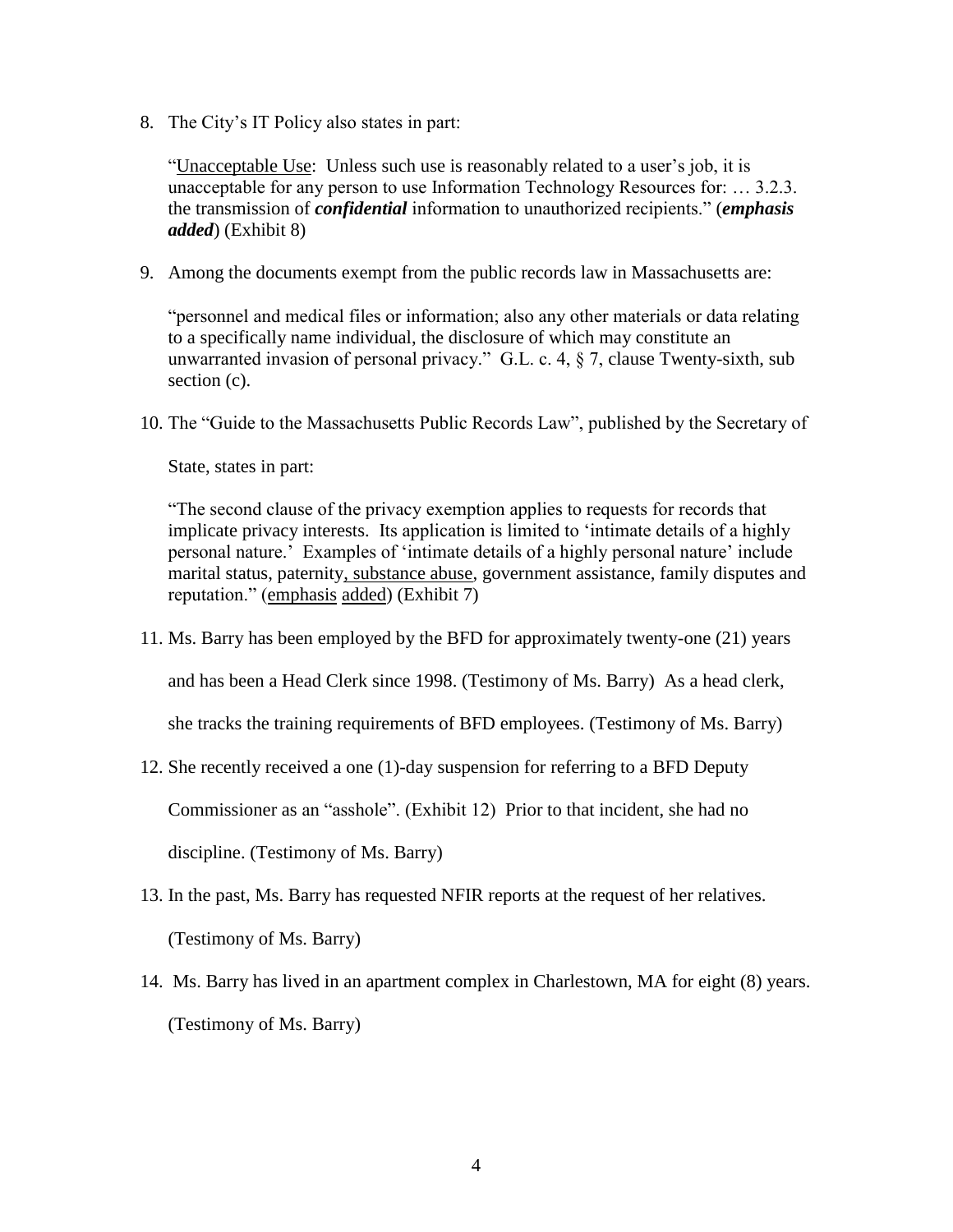- 15. A relative of Ms. Barry (the relative) and her son also reside in the apartment complex in Charlestown, MA (in a different apartment). The relative has lived in this apartment complex for her entire life (approximately 45-46 years). (Testimony of Ms. Barry)
- 16. Ms. Barry and the relative do not get along. (Testimony of C.K.)
- 17. The Charlestown apartment complex has a zero-tolerance policy regarding illegal drug use. (Testimony of C.K.)
- 18. On Friday, March 17, 2017, Boston Emergency Medical Services (EMS) responded to an apartment in the apartment complex regarding a suspected drug overdose. (Exhibit 5)
- 19. The person who had allegedly overdosed was the relative's son, who was visiting another apartment (other than the relative) in the apartment complex. (Exhibit 5)
- 20. On Monday, March 20, 2017 at 7:39 A.M., Ms. Barry, using her City email account, sent an email to L.D. stating:

Good morning! I hope all is well with you.

Is there anyway you can send me a couple fire reports from District 3.

Friday March 17-Saturday March 18.

[2 addresses from apartment complex redacted; neither of which is the relative's apartment or the apartment where the alleged overdose occurred.]

Thank you Denise" (Exhibit 4)

21. Later that morning, L.D. sent an email reply with a NFIRS Report from March 17, 2017 attached. The NFIRS report related to an apartment other than the apartments

<sup>&</sup>quot;Hi [L.D.]: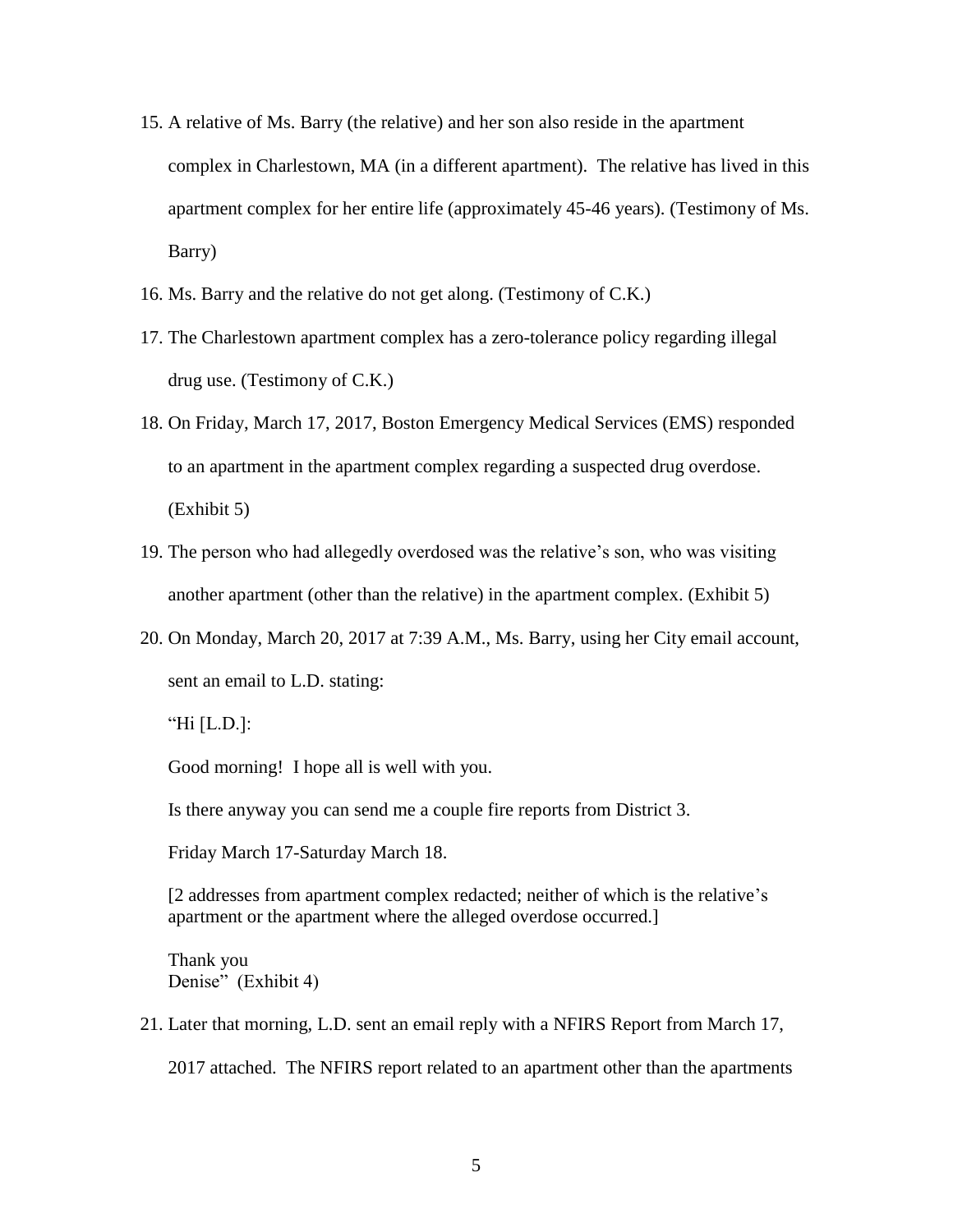identified in Ms. Barry's request. Rather, the NFIRS report attached to the reply email related to an incident in the same apartment complex within the date range identified by Ms. Barry. That apartment and incident involved the overdose of the relative's son. (Exhibit 4)

- 22. L.D., consistent with her longstanding practice, did not redact any information from the NFIRS report, including the name of the relative's son. (Testimony of L.D.)
- 23. Minutes after receiving the NFIRS report, Ms. Barry, using her City email account, forwarded the NFIRS report to the property manager at the apartment complex. (Exhibit 5)
- 24. The property manager reviewed the report, and consistent with her past practice and the complex's zero-tolerance policy regarding illegal drugs, forwarded the report to counsel for the housing complex. (Testimony of C.K.)
- 25. The property manager is unsure if she had already received a *police* report regarding this incident but she did, at some point, receive a police report regarding the same incident, and forwarded that to counsel for the complex as well. (Testimony of C.K.)
- 26. Even though the relative's son was not in the relative's apartment at the time, the apartment complex, based on the connection to the relative, successfully moved to evict the relative from her home of 45 years. (Testimony of C.K.)
- 27. On April 4, 2017, the relative filed a complaint with the BFD alleging that Ms. Barry violated her privacy when she forwarded the NFIRS report to the apartment complex using her City email account. (Exhibit 3)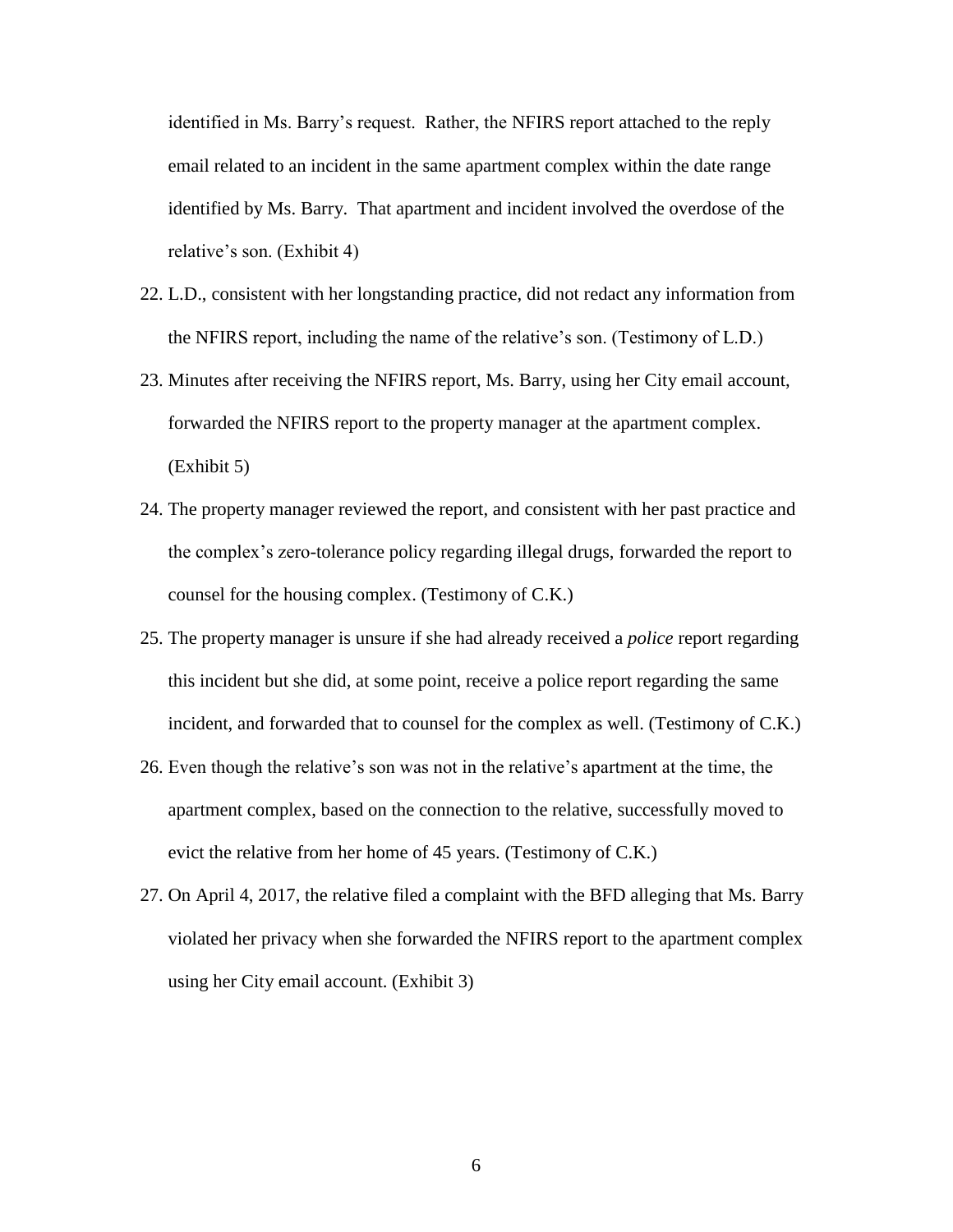- 28. On June 26, 2017, the BFD suspended Ms. Barry for five (5) days for violating state ethics law and the City's IT Policy by making personal use of non-public, confidential information. (Exhibit 13)
- 29. L.D. was counseled and re-trained. (Testimony of Ms. Hennelly)
- 30. Ms. Barry would probably not have been suspended had the BFD not determined that

the information she provided to the apartment complex was confidential. (Testimony

of Ms. Hennelly)

#### *Legal Standard*

G.L. c. 31, § 43 provides:

"If the commission by a preponderance of the evidence determines that there was just cause for an action taken against such person it shall affirm the action of the appointing authority, otherwise it shall reverse such action and the person concerned shall be returned to his position without loss of compensation or other rights; provided, however, if the employee by a preponderance of evidence, establishes that said action was based upon harmful error in the application of the appointing authority's procedure, an error of law, or upon any factor or conduct on the part of the employee not reasonably related to the fitness of the employee to perform in his position, said action shall not be sustained, and the person shall be returned to his position without loss of compensation or other rights. The commission may also modify any penalty imposed by the appointing authority."

 An action is "justified" if it is "done upon adequate reasons sufficiently supported by credible evidence, when weighed by an unprejudiced mind; guided by common sense and by correct rules of law;" Commissioners of Civil Service v. Municipal Ct. of Boston, 359 Mass. 211, 214 (1971); Cambridge v. Civil Service Comm'n, 43 Mass.App.Ct. 300, 304 (1997); Selectmen of Wakefield v. Judge of First Dist. Ct., 262 Mass. 477, 482 (1928). The Commission determines justification for discipline by inquiring, "whether the employee has been guilty of substantial misconduct which adversely affects the public interest by impairing the efficiency of public service;" School Comm. v. Civil Service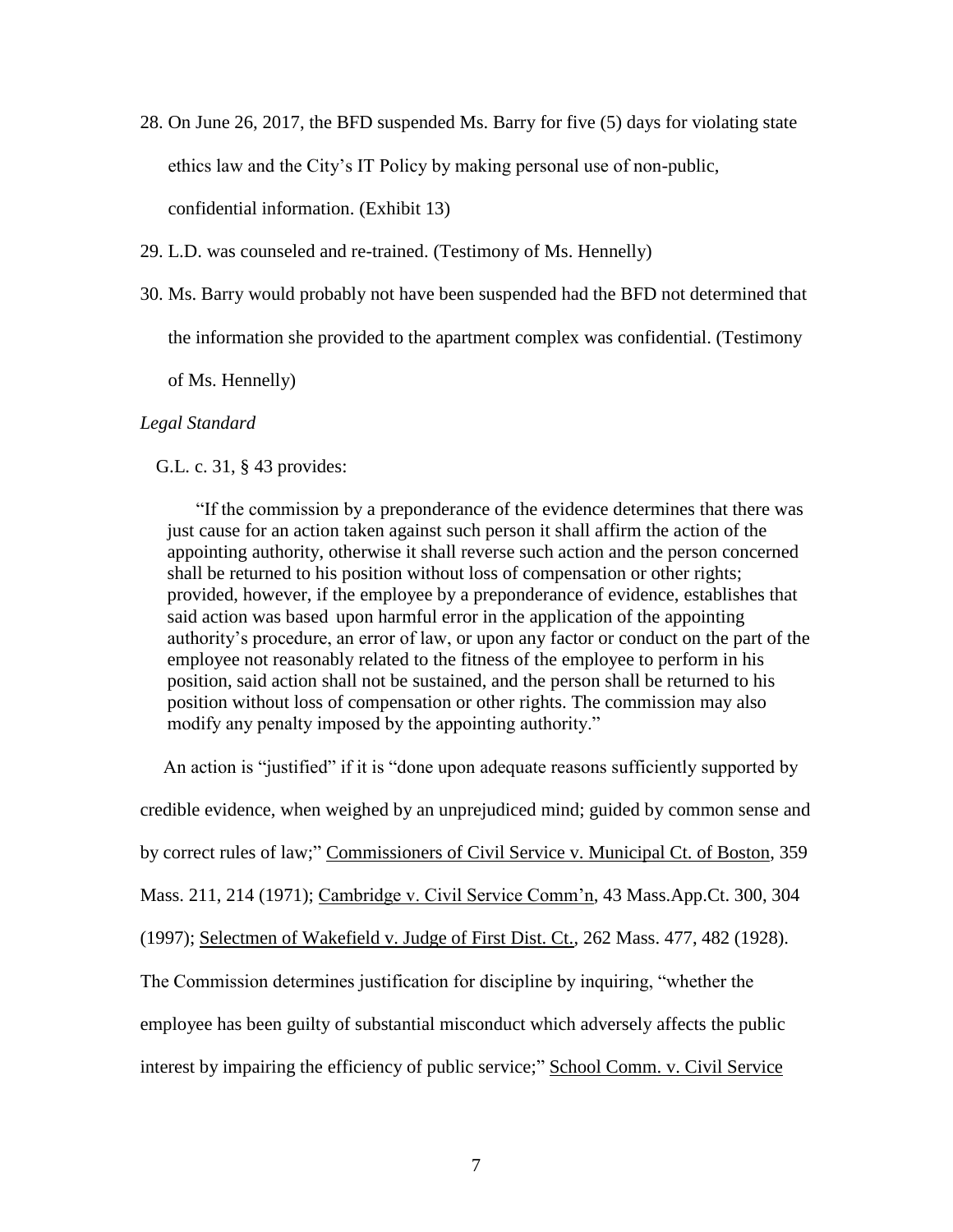Comm'n, 43 Mass.App.Ct. 486, 488 (1997); Murray v. Second Dist. Ct., 389 Mass. 508, 514 (1983).

#### *Analysis*

 What Ms. Barry did here is unsavory. In an effort to have her relative evicted from her home of forty-five (45) years, she forwarded an NFIR report to the apartment complex management showing that Boston EMS had responded to an alleged overdose involving the relative's son while the son was visiting another apartment. The BFD has not shown, however, that Ms. Barry's actions, at the time, violated the state ethics law or the City's IT Policy.

 The City's IT policy explicitly allows City employees to use their City email account for personal business under limited circumstances. The BFD candidly acknowledges that Ms. Barry's request here, using a City email account, standing alone, would not warrant a suspension. Rather, the BFD argues that Ms. Barry violated the state ethics law and the City's IT policy. They have not proven this.

In order to violate the state ethics law cited by the BFD, the employee must "... *knowingly*, or with reason to know, improperly disclose [confidential information] …" Based on the candid testimony of L.D., the BFD's Senior Administrative Assistant responsible for issuing these NFIR reports, the BFD, prior to this incident, provided *hundreds* of NFIR reports to the public, *without any information (i.e. – name of patient) redacted from the report*. Given this, it cannot plausibly be argued that Ms. Barry knew, or should have known, that the information (i.e. – patient's name) was confidential and/or should not be disseminated. Further, if any violation occurred here, it occurred when L.D. and/or the Records Access Officer for the BFD, allowed this information to be

8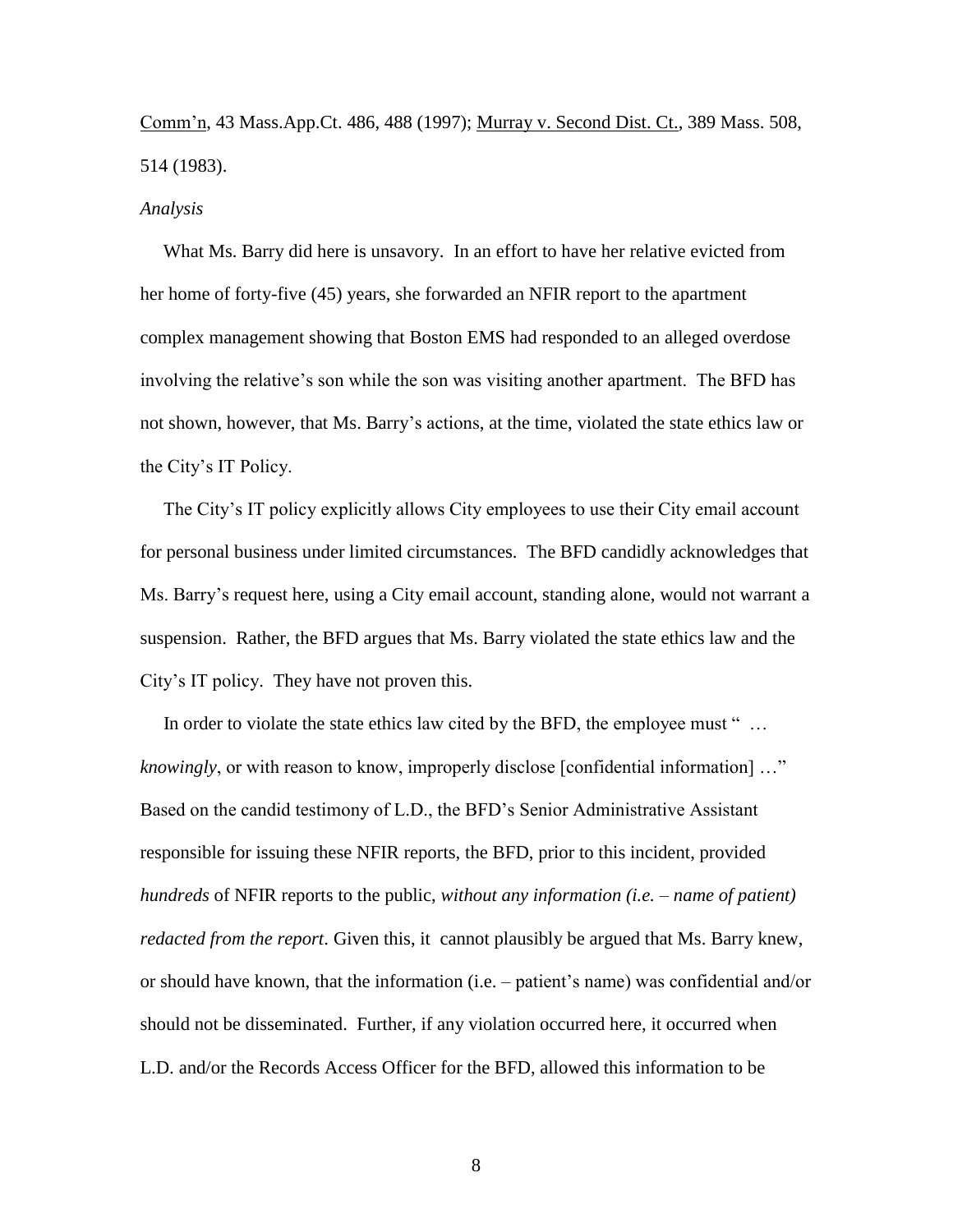distributed to Ms. Barry and hundreds of others for years. *After* the BFD received this complaint, they took action to clarify when information should be confidential and, if so, when such information should be redacted or withheld. In short, Ms. Barry is being disciplined based largely on the *BFD's* past failure to adequately protect confidential information. I considered the BFD's unpersuasive (and convoluted) argument that Ms. Barry violated the ethics law and the City's IT policy by receiving special treatment when L.D. provided her with an NFIR report for a nearby address, as opposed to the exact address requested. Again, this is an action by L.D., not Ms. Barry. Further, according to the credible testimony of L.D., she took this step for *all* City employees, as opposed to waiting for a follow-up inquiry. To ensure clarity, I am not suggesting that L.D. engaged in misconduct here. Rather, she appears to have simply been abiding by a longstanding practice that ultimately is the responsibility of BFD senior managers, including the individual designated as the Records Access Officer.

## *Conclusion*

 For all of the above reasons, Ms. Barry's appeal under Docket No. D-17-130 is hereby *allowed.* Her three (3)-day suspension is overturned and she shall have all pay and benefits associated with these three (3) days restored to her.

Civil Service Commission

*/s/ Christopher Bowman* Christopher C. Bowman Chairman

By a vote of the Civil Service Commission (Bowman, Chairman; Camuso, Ittleman, Stein and Tivnan, Commissioners) on April 12, 2018.